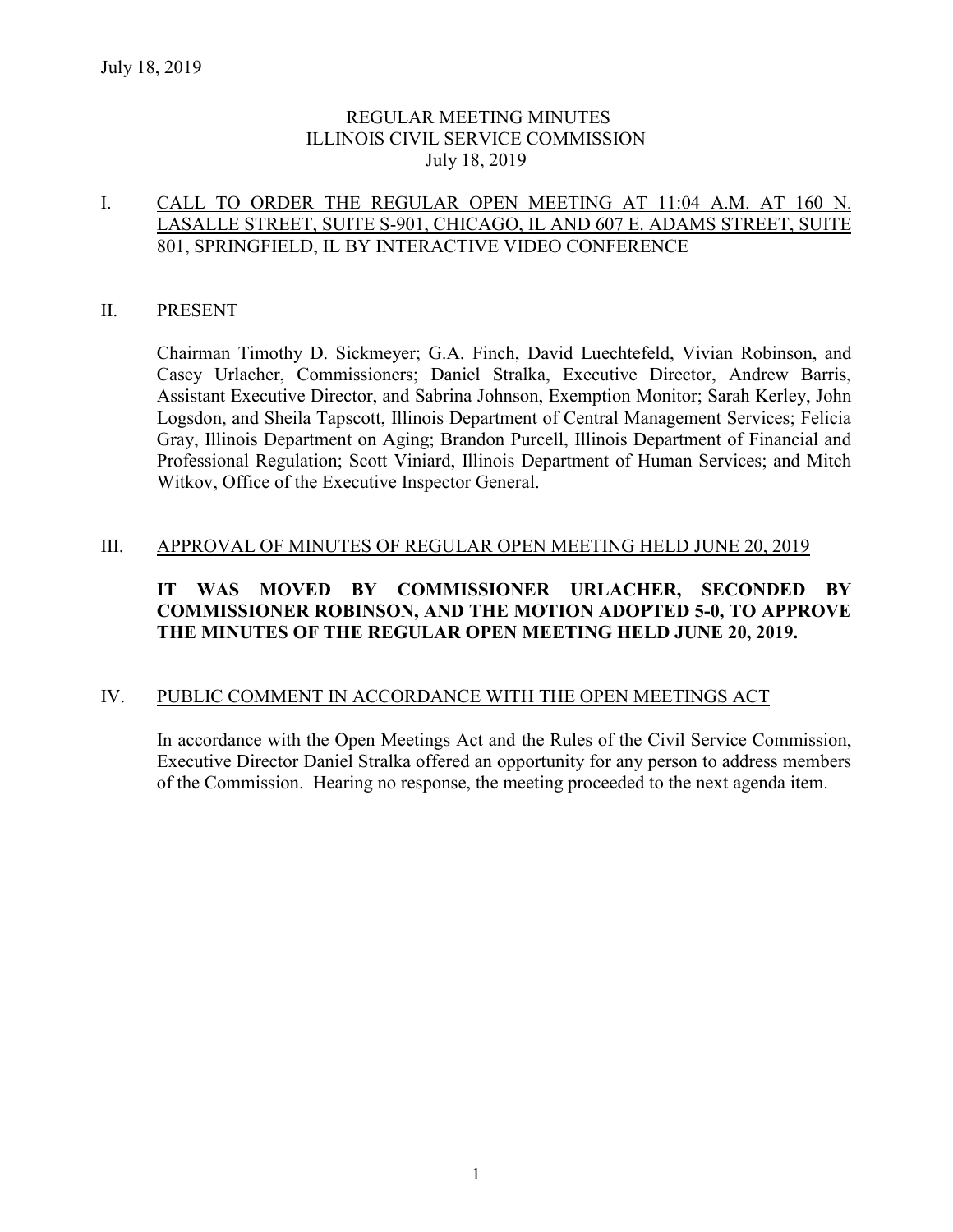#### V. EXEMPTIONS UNDER SECTION  $4d(3)$  OF THE PERSONNEL CODE

# A. Report on Exempt Positions from Department of Central Management Services

| Agency | Total<br><b>Employees</b> | Number of Exempt<br>Positions |
|--------|---------------------------|-------------------------------|
|        |                           |                               |
|        |                           |                               |
|        |                           |                               |
|        |                           |                               |
|        |                           |                               |
|        |                           |                               |
|        |                           |                               |
|        |                           |                               |
|        |                           |                               |
|        |                           |                               |
|        |                           |                               |
|        |                           |                               |
|        |                           |                               |
|        |                           |                               |
|        |                           |                               |
|        |                           |                               |
|        |                           |                               |
|        |                           |                               |
|        |                           |                               |
|        |                           |                               |
|        |                           |                               |
|        |                           |                               |
|        |                           |                               |
|        |                           |                               |
|        |                           |                               |
|        |                           |                               |
|        |                           |                               |
|        |                           |                               |
|        |                           |                               |
|        |                           |                               |
|        |                           |                               |
|        |                           |                               |
|        |                           |                               |
|        |                           |                               |
|        |                           |                               |
|        |                           |                               |
|        |                           |                               |
|        |                           |                               |
|        |                           |                               |
|        |                           |                               |
|        |                           |                               |
|        |                           |                               |
|        |                           |                               |
|        |                           |                               |
|        |                           |                               |
|        |                           |                               |
|        |                           |                               |
|        |                           |                               |
|        |                           |                               |
|        |                           |                               |
|        |                           |                               |
|        |                           |                               |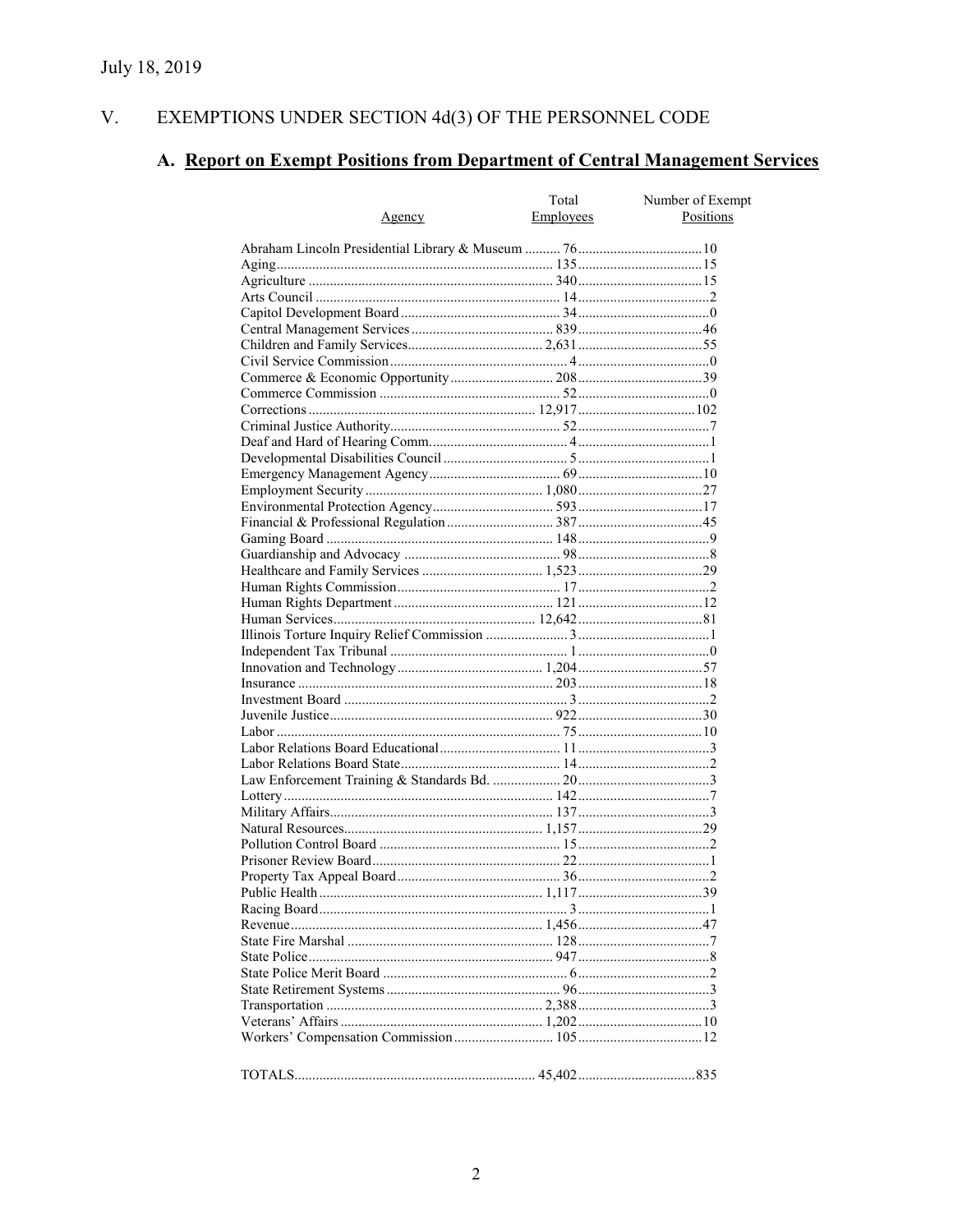### **B. Governing Rule – Section 1.142 Jurisdiction B Exemptions**

- a) The Civil Service Commission shall exercise its judgment when determining whether a position qualifies for exemption from Jurisdiction B under Section 4d(3) of the Personnel Code. The Commission will consider any or all of the following factors inherent in the position and any other factors deemed relevant to the request for exemption:
	- 1) The amount and scope of principal policy making authority;
	- 2) The amount and scope of principal policy administering authority;
	- 3) The amount of independent authority to represent the agency, board or commission to individuals, legislators, organizations or other agencies relative to programmatic responsibilities;
	- 4) The capability to bind the agency, board or commission to a course of action;
	- 5) The nature of the program for which the position has principal policy responsibility;
	- 6) The placement of the position on the organizational chart of the agency, board or commission;
	- 7) The mission, size and geographical scope of the organizational entity or program within the agency, board or commission to which the position is allocated or detailed.
- b) The Commission may, upon its own action after 30 days' notice to the Director of Central Management Services or upon the recommendation of the Director of the Department of Central Management Services, rescind the exemption of any position that no longer meets the requirements for exemption set forth in subsection (a). However, rescission of an exemption shall be approved after the Commission has determined that an adequate level of managerial control exists in exempt status that will insure responsive and accountable administrative control of the programs of the agency, board or commission.
- c) For all positions currently exempt by action of the Commission, the Director of Central Management Services shall inform the Commission promptly in writing of all changes in essential functions, reporting structure, working title, work location, position title, position number or specialized knowledge, skills, abilities, licensure or certification.
- d) Prior to granting an exemption from Jurisdiction B under Section 4d(3) of the Personnel Code, the Commission will notify the incumbent of the position, if any, of its proposed action. The incumbent may appear at the Commission meeting at which action is to be taken and present objections to the exemption request.

(Source: Amended at 34 Ill. Reg. 3485, effective March 3, 2010)

\* \* \*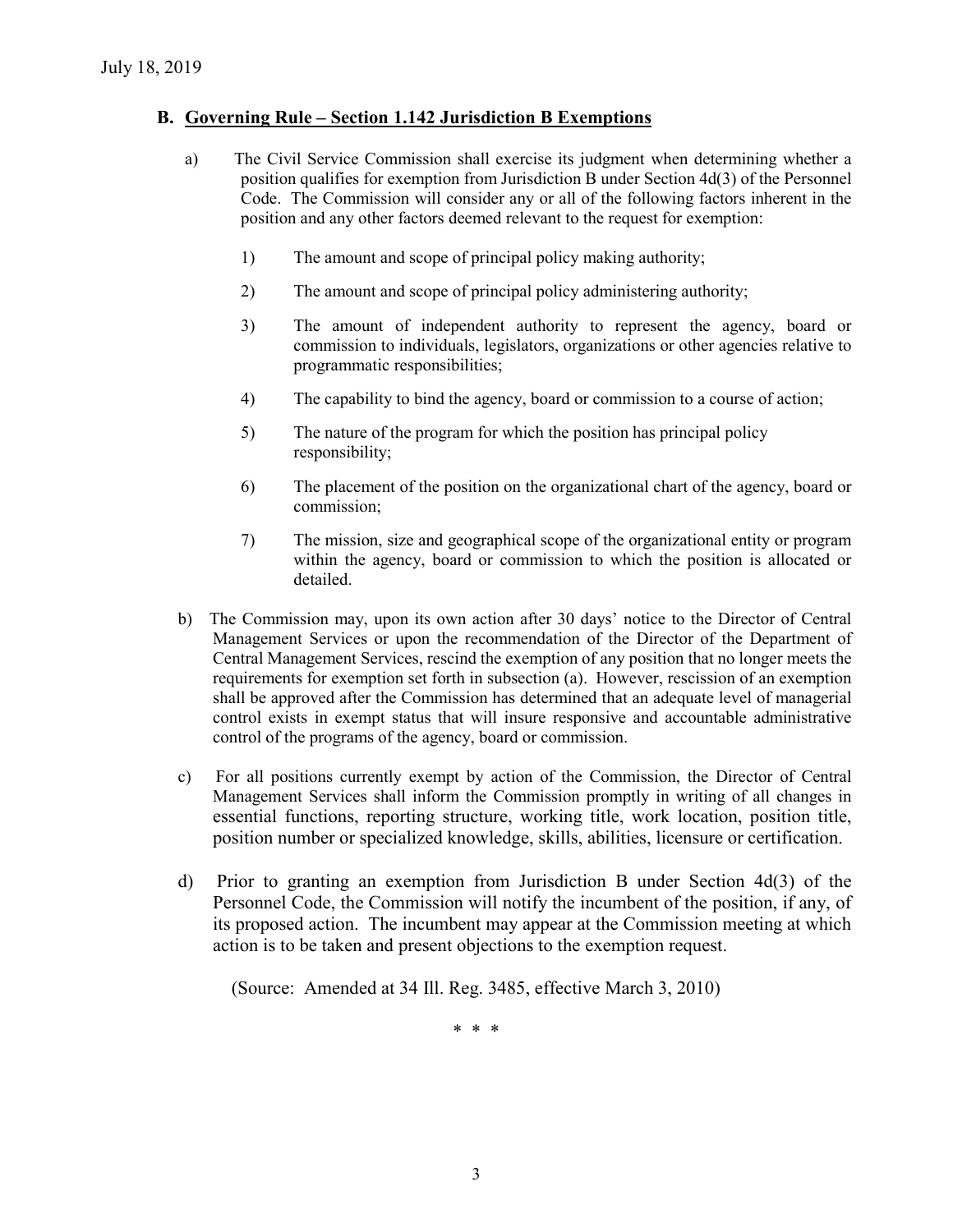## **C. Requests for 4d(3) Exemption**

Exemption Monitor Sabrina Johnson indicated the following for Items C through E:

 $\triangleright$  As to Item C, this request is for a Human Resources Director at the Department of Finance and Professional Regulations, a position that reports to the Chief of Staff, who reports to the Secretary. This position has the authority to engage with Personnel Code, Personnel Rules, Classification Plan and Pay Plan along with labor relations matters. Staff recommended approval of this exemption request.

Brandon Purcell, Purchasing Officer/Chief Operating Officer with the Department of Finance and Professional Regulations concurred with this request presentation.

- $\triangleright$  As to Item D1, this request is for an Associate Director at the Illinois Department of Human Services (DHS), a position that reports to the Director of the Division of Family and Community Services, who reports to the Assistant Secretary, who reports to the Secretary. This position was rescinded November 2015 due to an Executive Order. DHS indicated the new administration has restored the funding for this position. This position performs a variety of special and sensitive functions relating to the Welcoming Center for Immigrant and Refugee Services. This position is a policy-making official impacting agency management and statewide agency operations for this Division along with interpreting new legislation. Staff recommended approval of this exemption request.
- $\triangleright$  As to Item D2, this request is for a Chief of Staff of the Division of Substance Use Prevention and Recovery (SUPR) at the Illinois Department of Human Services, a position that reports to the Director of SUPR, who reports to the Assistant Secretary, who reports to the Secretary. This position oversees the Medicaid and Administration Rules Unit, the Bureau of Licensure, Compliance and Monitoring and the Administrative Services Unit. This position will serve in the absence of the Director for all areas within the Division and is responsible for all legal and legislative functions for the Division.

DHS currently has three Chief of Staff positions within other Divisions. Staff inquired about further Chief of Staff positions and DHS indicated they do not foresee additional Chief of Staff positions within other Divisions at this time. Staff recommended approval of this exemption request.

 $\triangleright$  As to Item D3, this request is for a Senior Colbert Administrator of the Division of Mental Health at the Illinois Department of Human Services, a position that reports to the Director of Mental Health, who reports to the Assistant Secretary, who reports to the Secretary. This position was transferred to DHS from the Department on Aging (AGE) per the Intergovernmental Agreement of the Colbert Decree effective July 1, 2019. The Intergovernmental Agreement indicated that DHS will be the lead agency in implementing community integration and will lead the State's Colbert Implementation efforts including coordinating with State Agencies the effects of the Consent Decree. As part of the transfer of lead authority, AGE will retain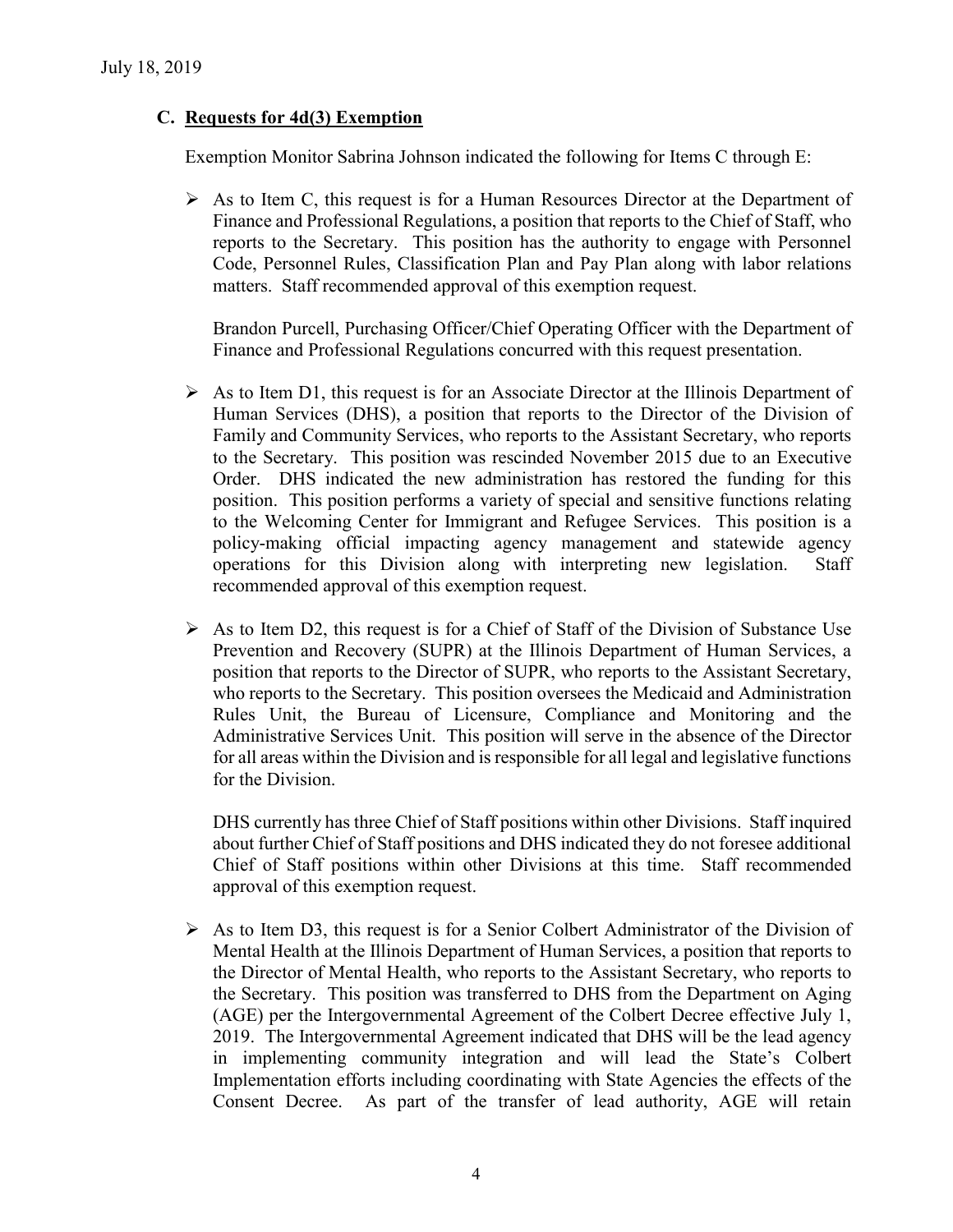responsibilities as described in the agreement through December 31, 2019. Staff recommended approval of this exemption request.

Scott Viniard, Director of Human Resources with DHS concurred with the presentation. Felicia Gray, Senior Colbert Administrator with DHS/AGE concurred with the presentation on Item D3.

 $\triangleright$  As to Item E, this request is for a Deputy Director, Forensic Services at the Illinois State Police, a position that reports to the First Deputy Director, who reports to the Director. This position will serve as a principal policy-making official, formulating and implementing both administrative and programmatic policies statewide for the Division of Forensic Services along with providing guidance in activities mandated by legislation, rules and regulations. Staff recommended approval of this exemption request.

Matt Davis, First Deputy Director with the Illinois State Police attended the meeting after it was adjourned and asked if the Commissioners had any questions and the status of the position. Ms. Johnson indicated the Commissioners had no questions and the exemption was approved.

## **IT WAS MOVED BY COMMISSIONER ROBINSON, SECONDED BY COMMISSIONER URLACHER, AND THE MOTION ADOPTED 5-0 TO GRANT THE 4d(3) EXEMPTION REQUEST FOR THE FOLLOWING POSITIONS:**

- **C: Human Resources Director (FPR)**
- **D1: Associate Director, Office of Welcoming Center for Immigrant and Refugee Services (DHS)**
- **D2: Chief of Staff, Division of Substance Use Prevention & Recovery (DHS)**
- **D3: Senior Colbert Administrator (DHS)**
- **E: Deputy Director, Division of Forensic Services (ISP)**

### **The following positions were granted exemption on July 18, 2019:**

### **C. Illinois Department of Financial and Professional Regulation**

| <b>Position Number</b>  | 40070-13-00-050-10-01                       |
|-------------------------|---------------------------------------------|
| <b>Functional Title</b> | Human Resources Director                    |
| Incumbent               | Vacant                                      |
| Supervisor              | Chief of Staff who reports to the Secretary |
| Location                | Sangamon County                             |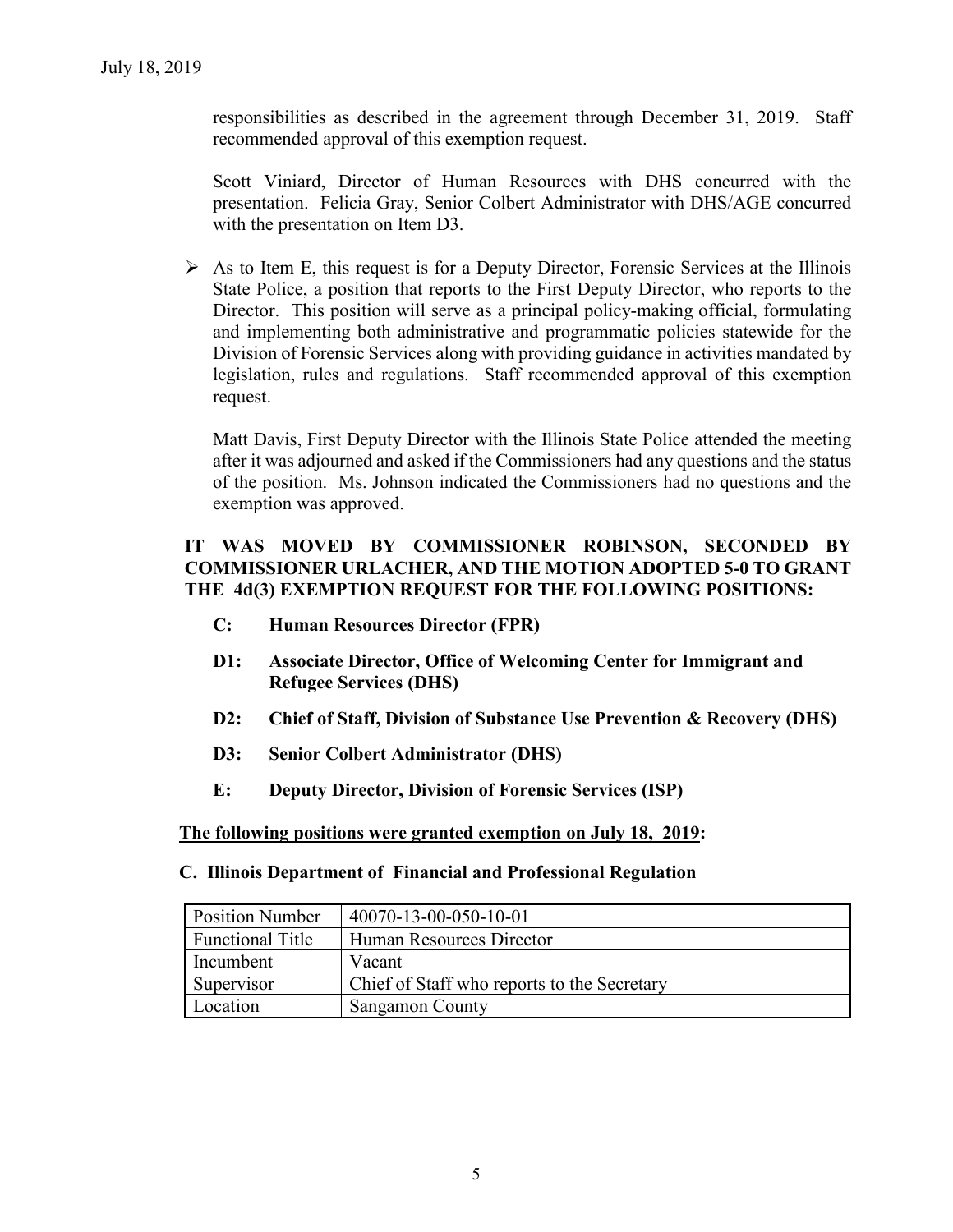| <b>Position Number</b>  | 40070-10-90-400-00-29                                           |
|-------------------------|-----------------------------------------------------------------|
| <b>Functional Title</b> | Associate Director, Office of Welcoming Center for Immigrant    |
|                         | and Refugee Services                                            |
| Incumbent               | Vacant                                                          |
|                         | Director, Division of Family & Community Services, who          |
| Supervisor              | reports to the Assistant Secretary who reports to the Secretary |
| Location                | <b>Cook County</b>                                              |

# **D1. Illinois Department of Human Services**

# **D2. Illinois Department of Human Services**

| <b>Position Number</b>  | 40070-10-40-010-00-01                                                                                                           |
|-------------------------|---------------------------------------------------------------------------------------------------------------------------------|
| <b>Functional Title</b> | Chief of Staff, Division of Substance Use Prevention & Recovery                                                                 |
| Incumbent               | Vacant                                                                                                                          |
| Supervisor              | Director of Div. of Substance Use Prevention & Recovery who<br>reports to the Assistant Secretary, who reports to the Secretary |
| Location                | <b>Sangamon County</b>                                                                                                          |

# **D3. Illinois Department of Human Services**

| <b>Position Number</b>  | 40070-10-76-020-00-01                                          |  |
|-------------------------|----------------------------------------------------------------|--|
| <b>Functional Title</b> | Senior Colbert Administrator                                   |  |
| Incumbent               | Felicia Gray                                                   |  |
|                         | Director of Div. of Mental Health who reports to the Assistant |  |
| Supervisor              | Secretary, who reports to the Secretary                        |  |
| Location                | <b>Cook County</b>                                             |  |

# **E. Illinois State Police**

| <b>Position Number</b>  | 40070-21-30-000-00-01                             |
|-------------------------|---------------------------------------------------|
| <b>Functional Title</b> | Deputy Director, Division of Forensic Services    |
| Incumbent               | Vacant                                            |
| Supervisor              | First Deputy Director who reports to the Director |
| Location                | <b>Sangamon County</b>                            |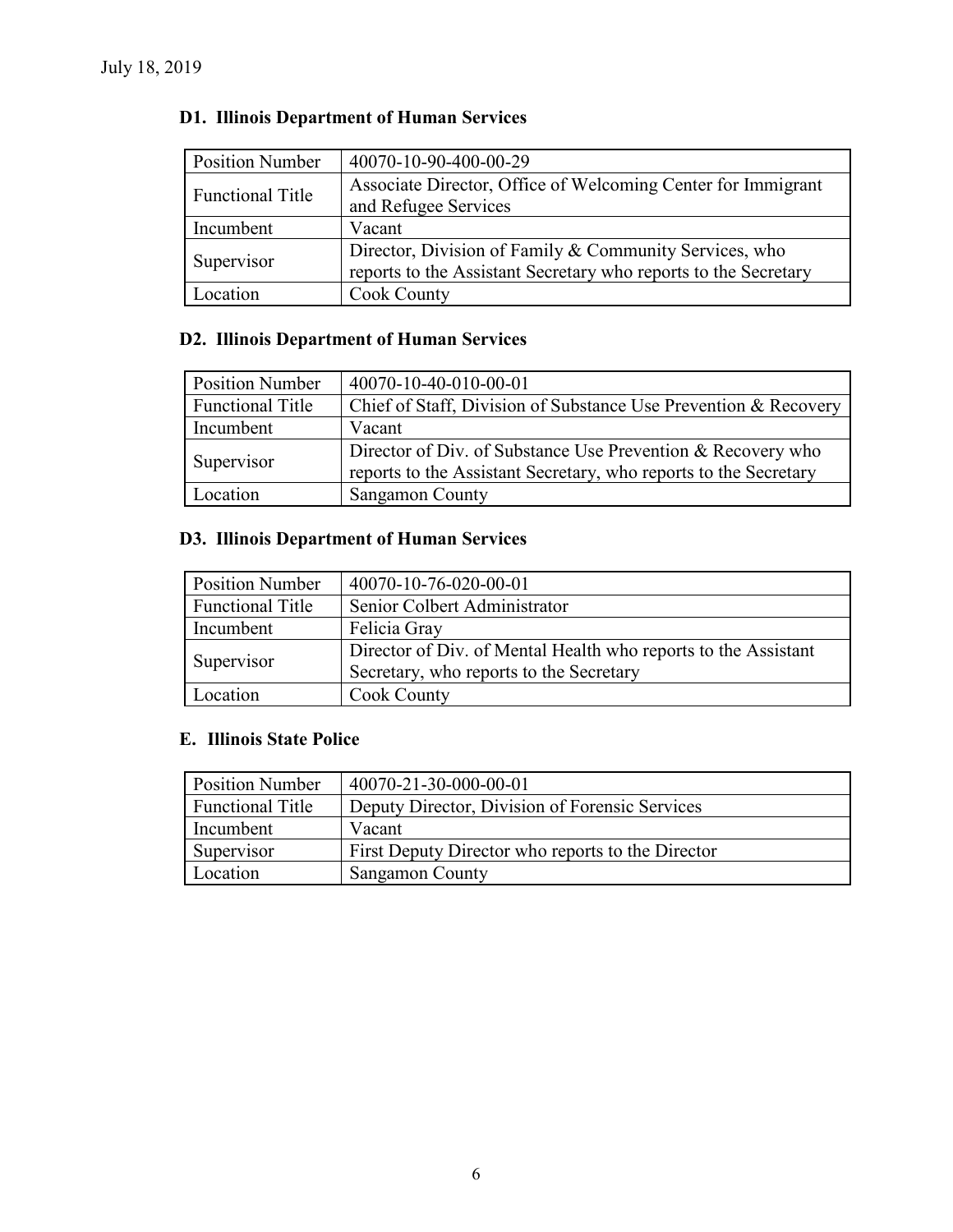### VI. CLASS SPECIFICATIONS

### **A. Governing Rule – Section 1.45 Classification Plan**

The Commission will review the class specifications requiring Commission approval under the Classification Plan and will approve those that meet the requirements of the Personnel Code and Personnel Rules and conform to the following accepted principles of position classification:

- a) The specifications are descriptive of the work being done or that will be done;
- b) Identifiable differentials are set forth among classes that are sufficiently significant to permit the assignment of individual positions to the appropriate class;
- c) Reasonable career promotional opportunities are provided;
- d) The specifications provide a reasonable and valid basis for selection screening by merit examinations;
- e) All requirements of the positions are consistent with classes similar in difficulty, complexity and nature of work; and
- f) The relation of the class specifications to any applicable collective bargaining agreement.

The following class titles were submitted for creation and revision by the Director of the Illinois Department of Central Management Services (CMS):

### **B. Gaming Licensing Analyst (revise) Gaming Licensing Specialist (create)**

Prior to the meeting, Assistant Executive Director Andrew Barris inquired from Chris Nickols at CMS Technical Services if the proposed classes were related to recent Illinois gambling expansion efforts. Nickols responded that the Illinois Gaming Board (IGB) requested a study based upon a need for positions to handle more difficult and complex cases of licensing application, review and compliance as well as a desire to establish promotional advancement opportunities for employees in the Licensing Division. Gambling expansion efforts were not a consideration during this study. Barris inquired about the current supervision of the Analyst class considering its duties are "under direction" as well as who would be supervising the Specialist class. Nickols responded that the Gaming Licensing Analyst positions report to a Public Service Administrator position with the working title of Assistant License Coordinator while also referring the Commission to the employing agency for comment on what ultimately would be the future state organizational structure for the IGB and its Licensing Division. However, the nature and variety of the work defined in the proposed Gaming Licensing Specialist class places it squarely within the Licensing Division of the IGB and under the supervisory authority of the Assistant License Coordinator. Barris inquired as to the relation, if any, between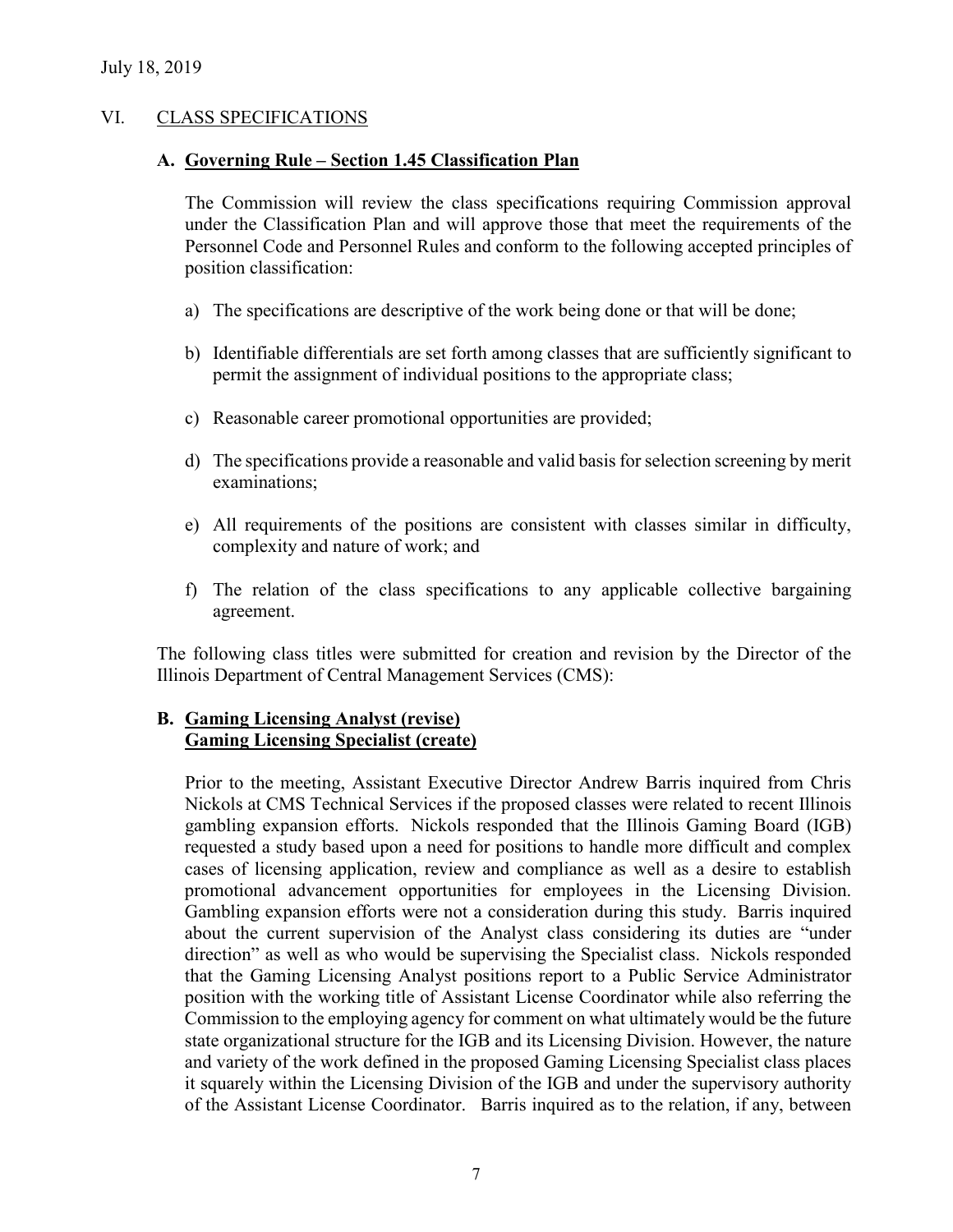the proposed classes and the Gaming Operations Supervisor, Gaming Shift Supervisor, Gaming Senior Special Agent, Gaming Special Agent, Gaming Special Agent Trainee, and Gaming Unit Supervisor. Barris noted that there were a lot of classes involved with gaming. Nickols responded that the Gaming Licensing Specialist positions will operate in the Licensing Division. The Licensing Division handles all facets of the licensing process. The other titles operate in the Enforcement Division and the Investigations Division. These divisions handle daily on-site gaming law enforcement and investigations of gaming establishment operations. At the meeting, John Logsdon from CMS Technical Services acknowledged that positions within the classes would probably increase due to the expansion of gambling. Chairman Sickmeyer inquired as to the role of the Illinois State Police (ISP) regarding enforcement and Logsdon indicated that the ISP worked in conjunction with the IGB in enforcement and making arrests. Logsdon noted that the pay rate was increased two more steps after negotiations than what was indicated in the proposal sent to the Commission and pointed out that pay rate is not a factor the Commission is required to consider under its rules. Barris noted that the proposed classes were agreed to through collective bargaining.

### **IT WAS MOVED BY COMMISSIONER FINCH, SECONDED BY COMMISSIONER URLACHER, AND THE MOTION ADOPTED 5-0 TO APPROVE THE CREATION AND REVISION OF THE FOLLOWING CLASS TITLES TO BE EFFECTIVE ON AUGUST 1, 2019:**

**C. Gaming Licensing Analyst (revise) Gaming Licensing Specialist (create)**

**IT WAS MOVED BY COMMISSIONER URLACHER, SECONDED BY COMMISSIONER LUECHTEFELD, AND THE MOTION ADOPTED 5-0 TO DISAPPROVE ANY CLASS SPECIFICATIONS RECEIVED BY THE COMMISSION STAFF NOT CONTAINED IN THIS AGENDA TO ALLOW ADEQUATE STUDY.** 

## VII. PERSONNEL RULES

### **A. Civil Service Commission Governing Rule – Section 1.310 Personnel Rules**

The Commission has power to disapprove new rules or amendments to existing rules submitted by the Director of Central Management Services. Such proposed new rules or amendments of existing rules submitted to the Commission shall be accompanied by a report of proceedings attending the prior public hearing required by law with respect to them. If the Commission does not disapprove new rules or any amendment to existing rules within 30 days following the receipt from the Director of Central Management Services, the new rules or amendments have the force and effect of law after filing by the Director with the Secretary of State.

### **B. None submitted**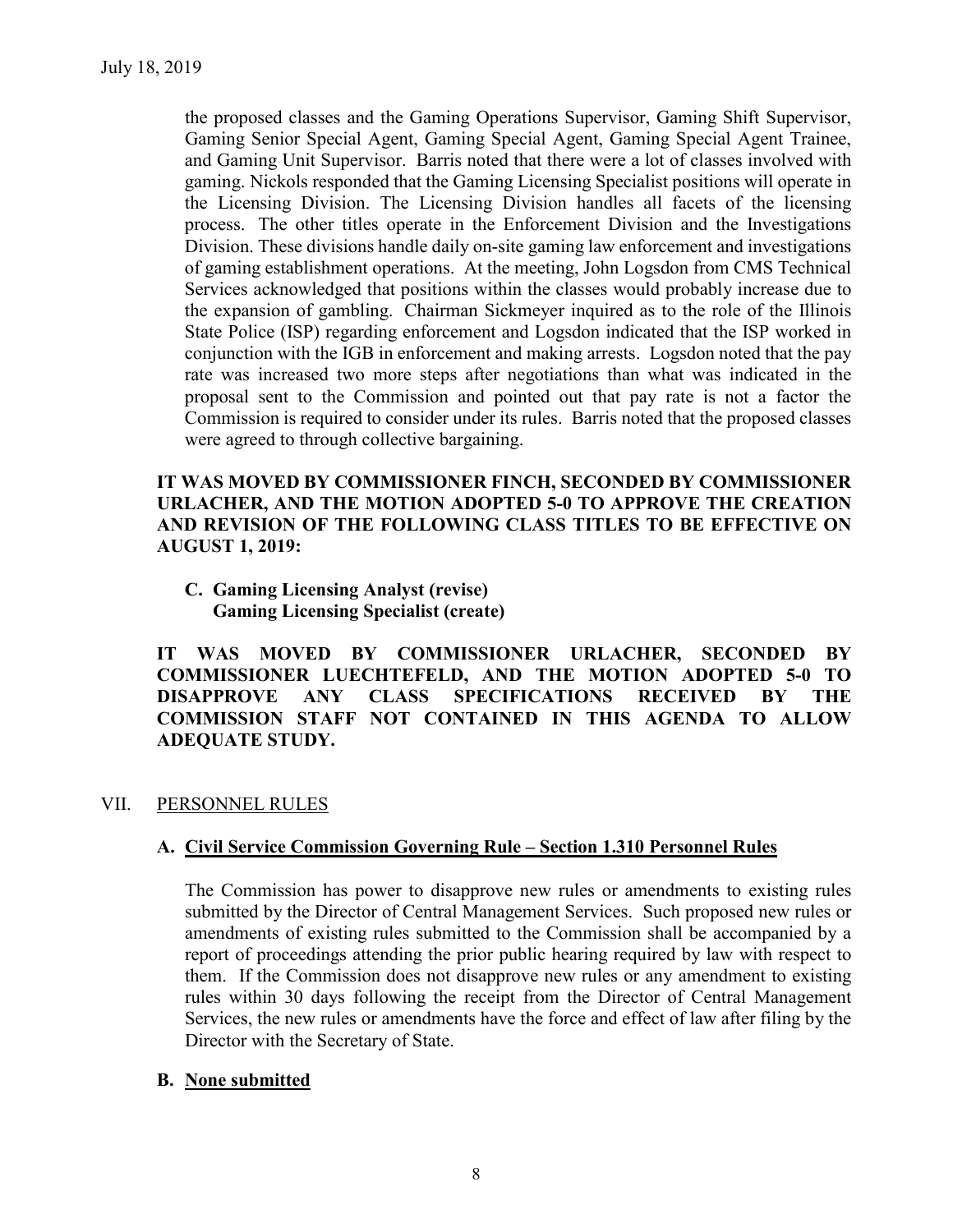**IT WAS MOVED BY COMMISSIONER URLACHER, SECONDED BY COMMISSIONER LUECHTEFELD, AND THE MOTION ADOPTED 5-0 TO DISAPPROVE ANY AMENDMENTS TO PERSONNEL RULES RECEIVED BY THE COMMISSION STAFF BUT NOT CONTAINED IN THIS AGENDA TO ALLOW ADEQUATE STUDY.** 

#### VIII. MOTION TO CLOSE A PORTION OF THE MEETING

**IT WAS MOVED BY COMMISSIONER URLACHER, SECONDED BY COMMISSIONER LUECHTEFELD, AND BY ROLL CALL VOTE THE MOTION ADOPTED 5-0 TO CLOSE A PORTION OF THE MEETING PURSUANT TO SUBSECTIONS 2(c)(1), 2(c)(4), AND 2(c)(11) OF THE OPEN MEETINGS ACT.**

| <b>SICKMEYER</b>   | YES  | <b>FINCH</b>    | YES |
|--------------------|------|-----------------|-----|
| <b>LUECHTEFELD</b> | YES. | <b>ROBINSON</b> | YES |
| <b>URLACHER</b>    | YES. |                 |     |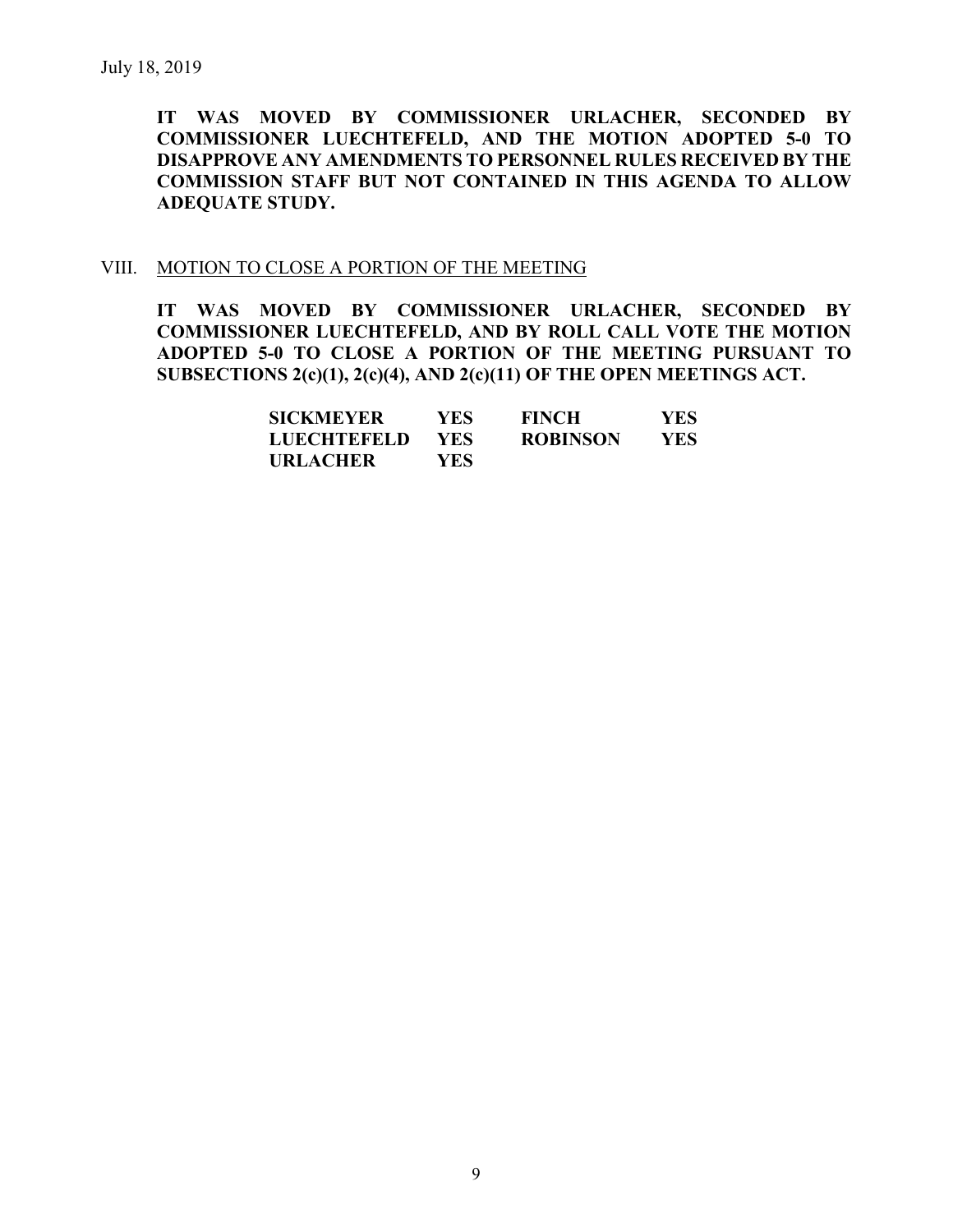#### July 18, 2019

#### IX. RECONVENE THE OPEN MEETING

Upon due and proper notice, the regular open meeting of the Illinois Civil Service Commission was reconvened at 160 N. LaSalle Street, Suite S-901, Chicago, IL and 607 E. Adams Street, Suite 801, Springfield, IL by interactive video conference at 11:28 a.m.

#### PRESENT

Chairman Timothy D. Sickmeyer; G.A. Finch, David Luechtefeld, Vivian Robinson, and Casey Urlacher, Commissioners; and Daniel Stralka, Executive Director, Andrew Barris, Assistant Executive Director and Sabrina Johnson, Exemption Monitor.

#### X. INTERLOCUTORY APPEAL

#### **LA-21-19**

| Employee    | Peter Obazuaye       | <b>Appeal Date</b> | 3/18/19                          |
|-------------|----------------------|--------------------|----------------------------------|
| Agency      | Human Services       | Decision Date      | 7/05/19                          |
| Appeal Type | Layoff               | Proposal for       | Dismissed subject to approval of |
| AL J        | <b>Andrew Barris</b> | Decision           | Commission; no jurisdiction.     |

### **IT WAS MOVED BY COMMISSIONER FINCH, SECONDED BY COMMISSIONER URLACHER, AND BY ROLL CALL VOTE OF 5-0 THE MOTION ADOPTED TO AFFIRM AND ADOPT THE PROPOSAL OF THE ADMINISTRATIVE LAW JUDGE THAT THE COMMISSION HAD NO JURISDICTION OVER THIS LAYOFF APPEAL AS THE EMPLOYEE WAS NOT LAID OFF.**

| <b>SICKMEYER</b>   | YES- | <b>FINCH</b>    | <b>YES</b> |
|--------------------|------|-----------------|------------|
| <b>LUECHTEFELD</b> | YES. | <b>ROBINSON</b> | YES        |
| <b>URLACHER</b>    | YES. |                 |            |

### XI. PUBLICLY ANNOUNCED DECISION RESULTING FROM APPEAL

#### **DA-10-19**

| Employee    | Justin B. Watford    | Appeal Date   | 11/01/18          |
|-------------|----------------------|---------------|-------------------|
| Agency      | Human Services       | Decision Date | 07/03/19          |
| Appeal Type | Discharge            | Proposal for  |                   |
| ALJ         | <b>Andrew Barris</b> | Decision      | Discharge upheld. |

**IT WAS MOVED BY COMMISSIONER URLACHER, SECONDED BY COMMISSIONER FINCH, AND BY ROLL CALL VOTE OF 5-0 THE MOTION ADOPTED TO AFFIRM AND ADOPT THE PROPOSAL OF THE**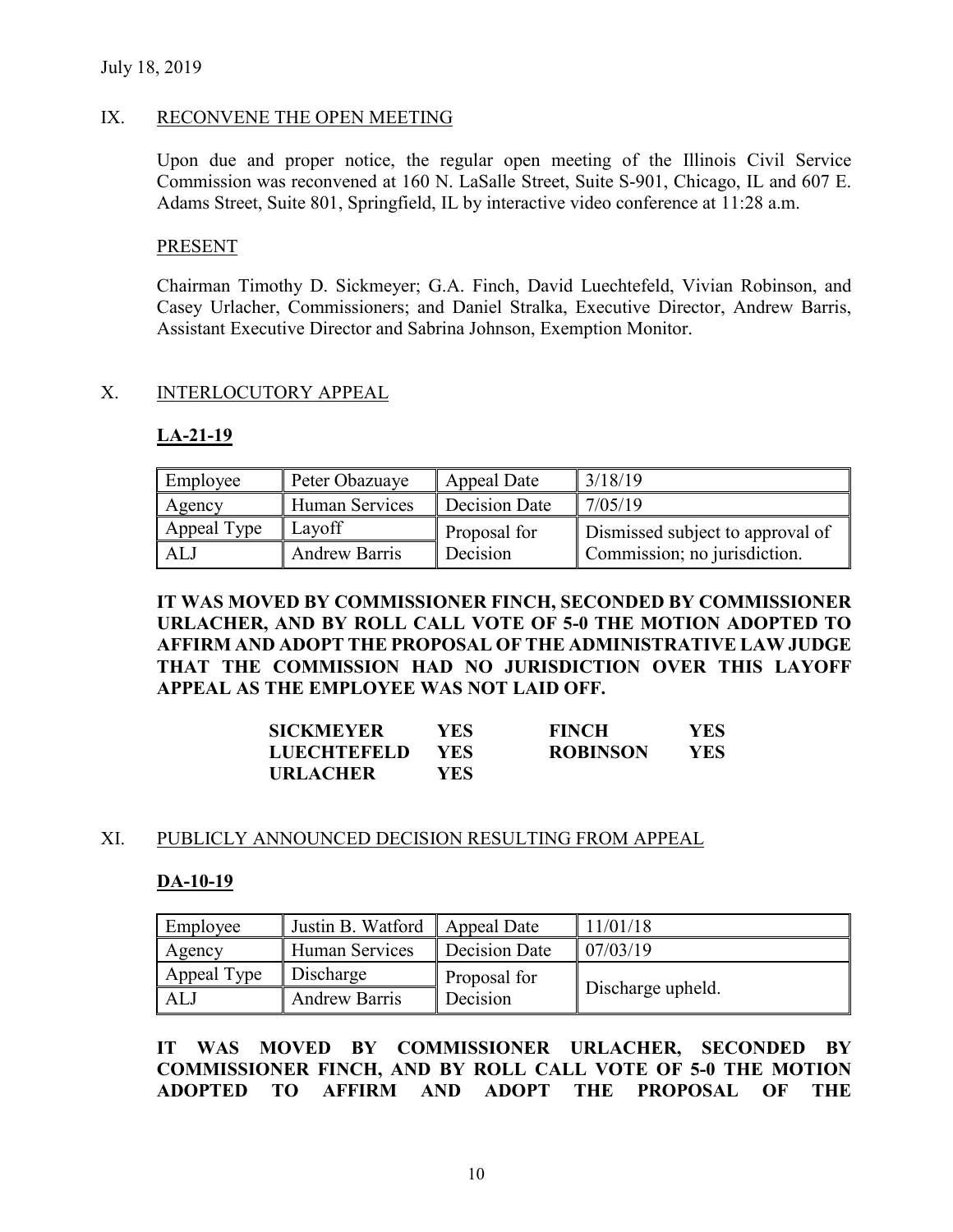## **ADMINISTRATIVE LAW JUDGE THAT THE WRITTEN CHARGE FOR DISCHARGE HAS BEEN PROVEN AND WARRANTS DISCHARGE FOR THE REASONS SET FORTH IN THE PROPOSAL FOR DECISION DATED JULY 3, 2019.**

| <b>SICKMEYER</b> | YES. | <b>FINCH</b>    | YES |
|------------------|------|-----------------|-----|
| LUECHTEFELD      | YES. | <b>ROBINSON</b> | YES |
| URLACHER         | YES. |                 |     |

#### XII. APPEALS TERMINATED WITHOUT DECISIONS ON THE MERITS

#### **S-25-19**

| Employee    | Darius Beck           | Appeal Date   | 5/23/19                          |
|-------------|-----------------------|---------------|----------------------------------|
| Agency      | <b>Human Services</b> | Decision Date | 7/01/19                          |
| Appeal Type | Suspension            | Proposal for  | Dismissed subject to approval of |
| ALJ         | <b>Andrew Barris</b>  | Decision      | Commission; settled.             |

### **DA-28-19**

| Employee    | Tonka Lott           | Appeal Date   | 4/22/19                          |
|-------------|----------------------|---------------|----------------------------------|
| Agency      | Veterans' Affairs    | Decision Date | 7/03/19                          |
| Appeal Type | Discharge            | Proposal for  | Dismissed subject to approval of |
| ALJ         | <b>Andrew Barris</b> | Decision      | Commission; withdrawn.           |

#### **DA-29-19**

| Employee    | <b>Kristopher Martin</b> | Appeal Date   | 5/23/19                          |
|-------------|--------------------------|---------------|----------------------------------|
| Agency      | Human Services           | Decision Date | 6/28/19                          |
| Appeal Type | Discharge                | Proposal for  | Dismissed subject to approval of |
| ALJ         | <b>Andrew Barris</b>     | Decision      | Commission; withdrawn.           |

**IT WAS MOVED BY COMMISSIONER URLACHER, SECONDED BY COMMISSIONER LUECHTEFELD, AND BY ROLL CALL VOTE OF 5-0 THE MOTION ADOPTED TO AFFIRM AND ADOPT THE PROPOSALS OF THE ADMINISTRATIVE LAW JUDGE TO DISMISS THE APPEALS.**

| SICKMEYER   | YES-       | <b>FINCH</b>    | <b>YES</b> |
|-------------|------------|-----------------|------------|
| LUECHTEFELD | <b>YES</b> | <b>ROBINSON</b> | YES        |
| URLACHER    | YES        |                 |            |